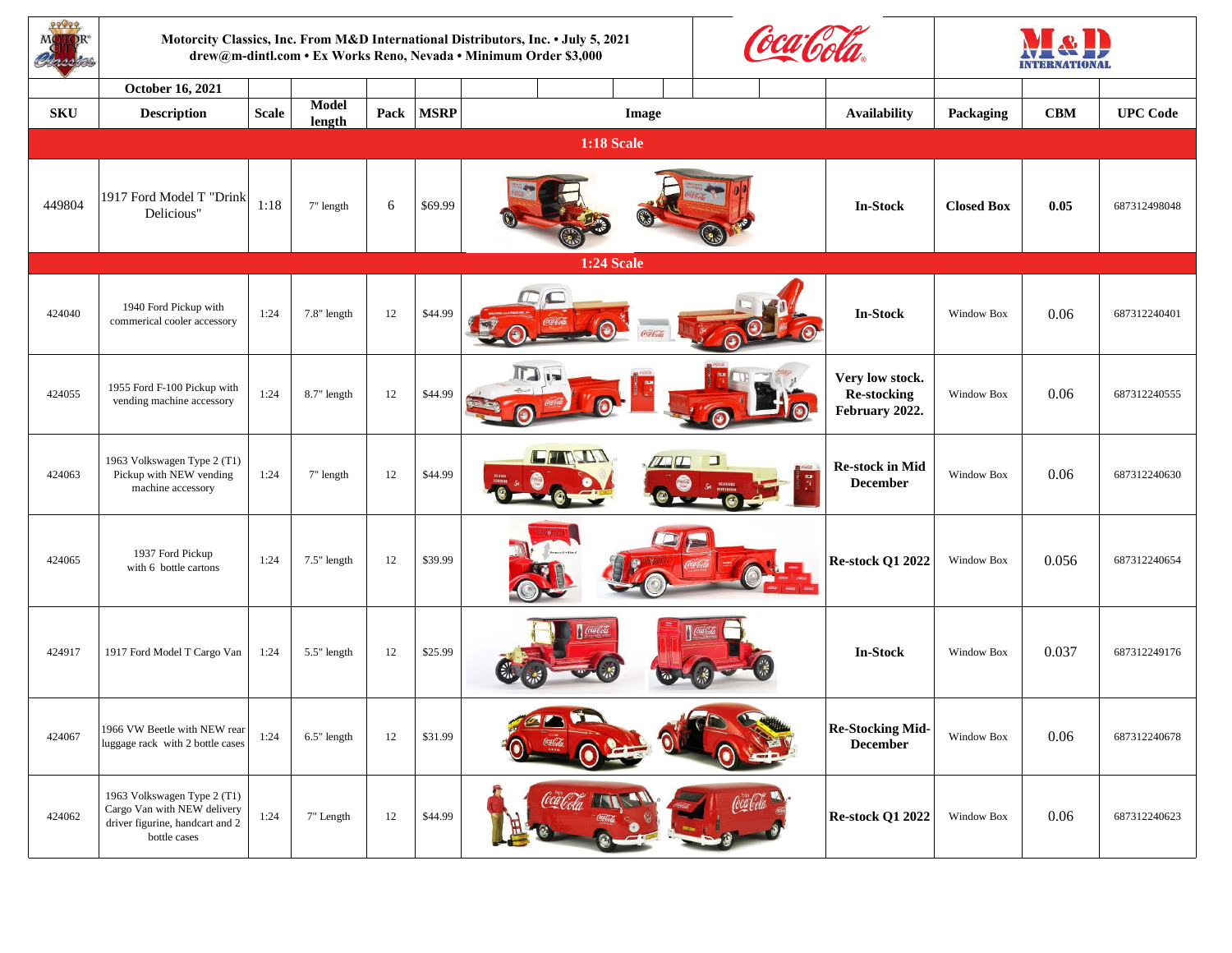| 424110 | 1955 Chevy Nomad with<br>METAL handcart and 2 bottle<br>cases                               | 1:24 | 8" Length       | 12 | \$39.99 |                                                                                                                                                                        | Out stock-new<br>design in 2022 | Window Box                                           | 0.057 | 687312241101 |
|--------|---------------------------------------------------------------------------------------------|------|-----------------|----|---------|------------------------------------------------------------------------------------------------------------------------------------------------------------------------|---------------------------------|------------------------------------------------------|-------|--------------|
|        |                                                                                             |      |                 |    |         | 1:43 scale                                                                                                                                                             |                                 |                                                      |       |              |
| 443026 | 3 1926 Ford Model TT Delivery V                                                             | 1:43 | $3.54$ " length | 24 | \$15.99 | Coco Cola<br>Corled                                                                                                                                                    | <b>In-Stock</b>                 | Window box with<br>acrylic display<br>cover and base | 0.045 | 687312430260 |
| 443934 | 1934 Dodge KH-32 Fountain Tr                                                                | 1:43 | 5.79" length    | 24 | \$24.99 | <b>EN Could</b><br>Coca Cola                                                                                                                                           | <b>Out of Stock</b>             | Window box with<br>acrylic display<br>cover and base | 0.039 | 687312439348 |
| 443060 | 1960 Volkswagen Kombi T1<br>with trailer                                                    | 1:43 | $6.61$ " length | 18 | \$26.99 | <b>ARLID</b>                                                                                                                                                           | <b>In-Stock</b>                 | Window box with<br>acrylic display<br>cover and base | 0.028 | 687312430604 |
| 443045 | 1945 Panel Delivery Van                                                                     | 1:43 | 4" length       | 48 | \$19.99 | Coalda                                                                                                                                                                 | <b>In-Stock</b>                 | Perspex Box                                          | 0.044 | 687312430451 |
| 443743 | 1934 Ford Model A Pickup with  <br>6 bottle cartons (new accessory)                         | 1:43 | 4" length       | 24 | \$21.99 |                                                                                                                                                                        | <b>In-Stock</b>                 | Perspex Box                                          | 0.025 | 687312437436 |
| 467433 | 1962 VW Samba Bus With<br>Trailer Celebrating One<br>Hundred Years of the Contour<br>Bottle | 1:43 | $6.5$ " length  | 24 | \$24.99 | <b>ZEFFECOE</b><br><b>JOURNAL</b>                                                                                                                                      | <b>Retired</b>                  | <b>Window Box</b>                                    | 0.051 | 687312674336 |
| 440032 | 1967 VW Beetle with teardrop<br>trailer                                                     | 1:43 | 6.5" length     | 24 | \$24.99 | <u>ANCE</u>                                                                                                                                                            | <b>In-Stock</b>                 | Perspex Box                                          | 0.051 | 687312400324 |
| 430004 | 1962 VW Cargo Van Cream Tce<br>Cold'                                                        | 1:43 | 3.8" length     | 24 | \$19.99 | $\begin{array}{cccccccccccccc} \mathcal{C} & \mathcal{C} & \mathcal{C} & \mathcal{O} & \mathcal{C} & \mathcal{O} & \mathcal{C} & \mathcal{O} \end{array}$<br>Coca Cola | <b>In-Stock</b>                 | Window Box                                           | 0.026 | 687312300044 |
| 442338 | 1962 Volkswagen Pickup -<br>Orange and Yellow                                               | 1:43 | 4" length       | 24 | \$19.99 | THE<br>DRINK IN BOTTLES<br>DRINK IN BOTTLES                                                                                                                            | <b>In-Stock</b>                 | Perspex Box                                          | 0.026 | 687312423385 |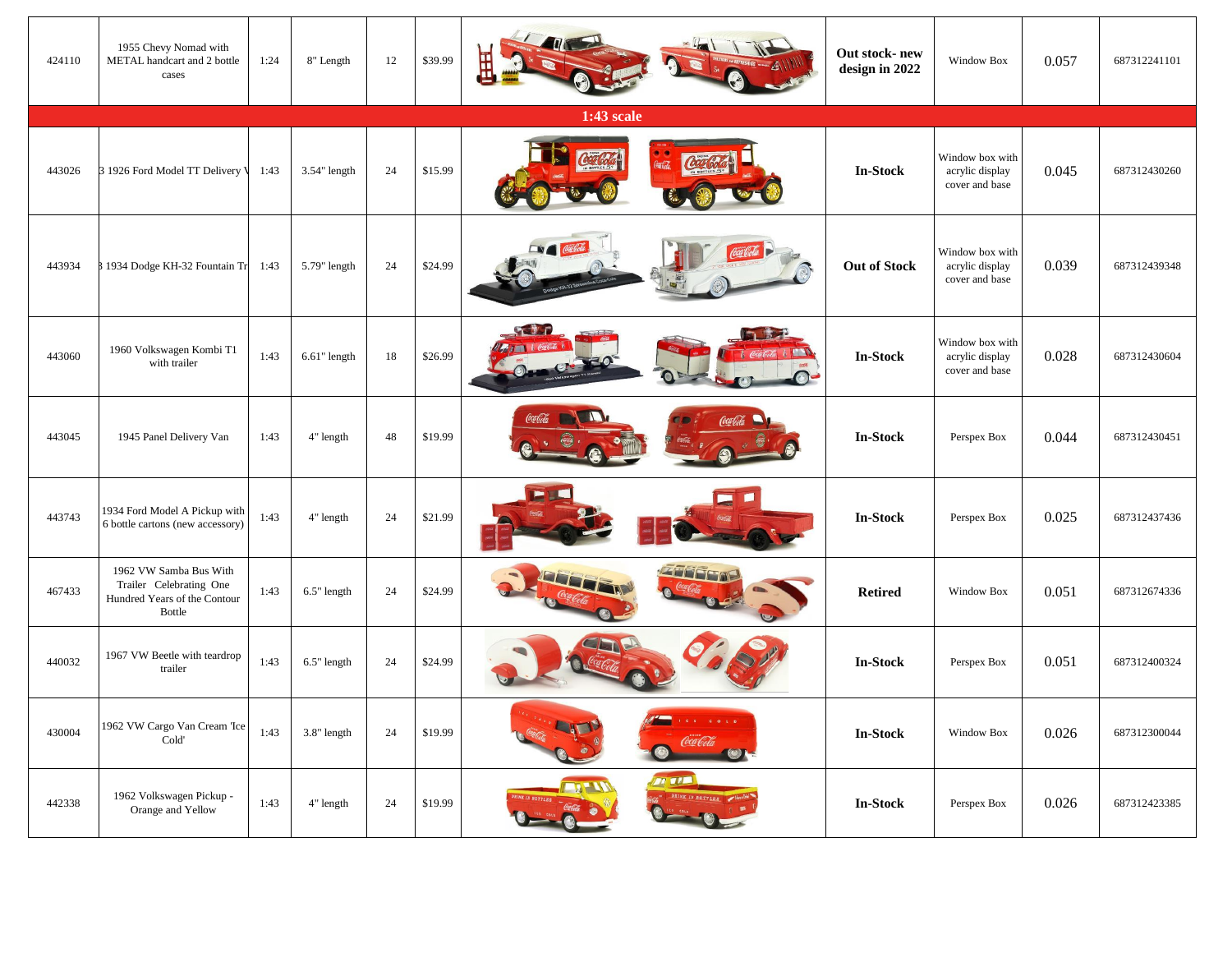| 478104 | 1953 Chevy Pickup with metal<br>cooler                                                                       | 1:43 | 4" length                                    | 24 | \$29.99 | <b>TRANSPORT</b><br>$\odot$                                                                               | <b>In-Stock</b>                                  | Perspex Box                             | 0.026 | 687312781041 |
|--------|--------------------------------------------------------------------------------------------------------------|------|----------------------------------------------|----|---------|-----------------------------------------------------------------------------------------------------------|--------------------------------------------------|-----------------------------------------|-------|--------------|
|        |                                                                                                              |      |                                              |    |         | $1/50$ scale                                                                                              |                                                  |                                         |       |              |
| 450060 | Beverage Delivery Truck With 2<br>Sliding doors, handcart and 4<br>bottle cases                              | 1:50 | 6.1" length                                  | 24 | 28.99   | Coca Cola.<br><b>COLLEGE</b><br><b>COLOR SECTION AND REAL PROPERTY</b>                                    | <b>Re-stock in Mid</b><br><b>December</b>        | Perspex Box                             | 0.043 | 687312500604 |
| 450025 | 53' Coca-Cola Tractor and<br>Trailer                                                                         | 1:50 | $12.8$ " length                              | 12 | 39.99   | ra Gda<br>ar n<br>Work Coll<br>$\bullet$                                                                  | <b>Re-stock - 2nd</b><br>week of January<br>2022 | <b>Window Box</b>                       | 0.043 | 687312500253 |
|        |                                                                                                              |      |                                              |    |         | 1/72 scale                                                                                                |                                                  |                                         |       |              |
| 458385 | Volkswagen Gift Set<br>1962 Samba<br>1966 Beetle<br>1962 T1 Pickup                                           | 1:72 | $2.25$ " length                              | 24 | \$19.99 |                                                                                                           | <b>Re-Stocking Mi-</b><br><b>December</b>        | Perspex Box                             | 0.025 | 687312583850 |
| 472100 | <b>Classic Pickups Set</b><br>1948 Ford F1 Pickup<br>1962 Volkswagen T1 Pickup<br>1953 Chevrolet 3100 Pickup | 1:72 | 2.36" smallest<br>to 2.83" largest<br>length | 24 | \$19.99 | Chevy 3100 Pickup<br><b>Ford F1 Pickup</b><br>VW T1 Pickup                                                | <b>In-Stock</b>                                  | Perspex Box                             | 0.025 | 687312721009 |
| 472001 | 1948 Ford F1 Pickup                                                                                          | 1:72 | $2.64$ " length                              | 48 | \$7.99  | $\mathbf{r}$ , where $\mathbf{r}$<br>(6)<br><b>CONT</b><br>1 F1 Pickup - Camion de Ilvanison Ford F1 1948 | <b>In-Stock</b>                                  | New Perspex Box<br>With Side<br>Windows | 0.247 | 687312720019 |
| 472002 | 1953 Chevrolet 3100 Pickup                                                                                   | 1:72 | $2.83$ " length                              | 48 | \$7.99  | Cherry 5100 Picks                                                                                         | <b>Re-Stocking Mid-</b><br><b>December</b>       | New Perspex Box<br>With Side<br>Windows | 0.247 | 687312720026 |
| 472003 | 1962 Volkswagen T1 Pickup                                                                                    | 1:72 | $2.36"$ length                               | 48 | \$7.99  |                                                                                                           | <b>In-Stock</b>                                  | New Perspex Box<br>With Side<br>Windows | 0.247 | 687312720033 |
| 472004 | 1962 Volkswagen Cargo Van                                                                                    | 1:72 | $2.36"$ length                               | 48 | \$7.99  | <b>ALL AND READY</b><br><b>COMPANY COMPANY</b>                                                            | <b>In-Stock</b>                                  | New Perspex Box<br>With Side<br>Windows | 0.247 | 687312720040 |